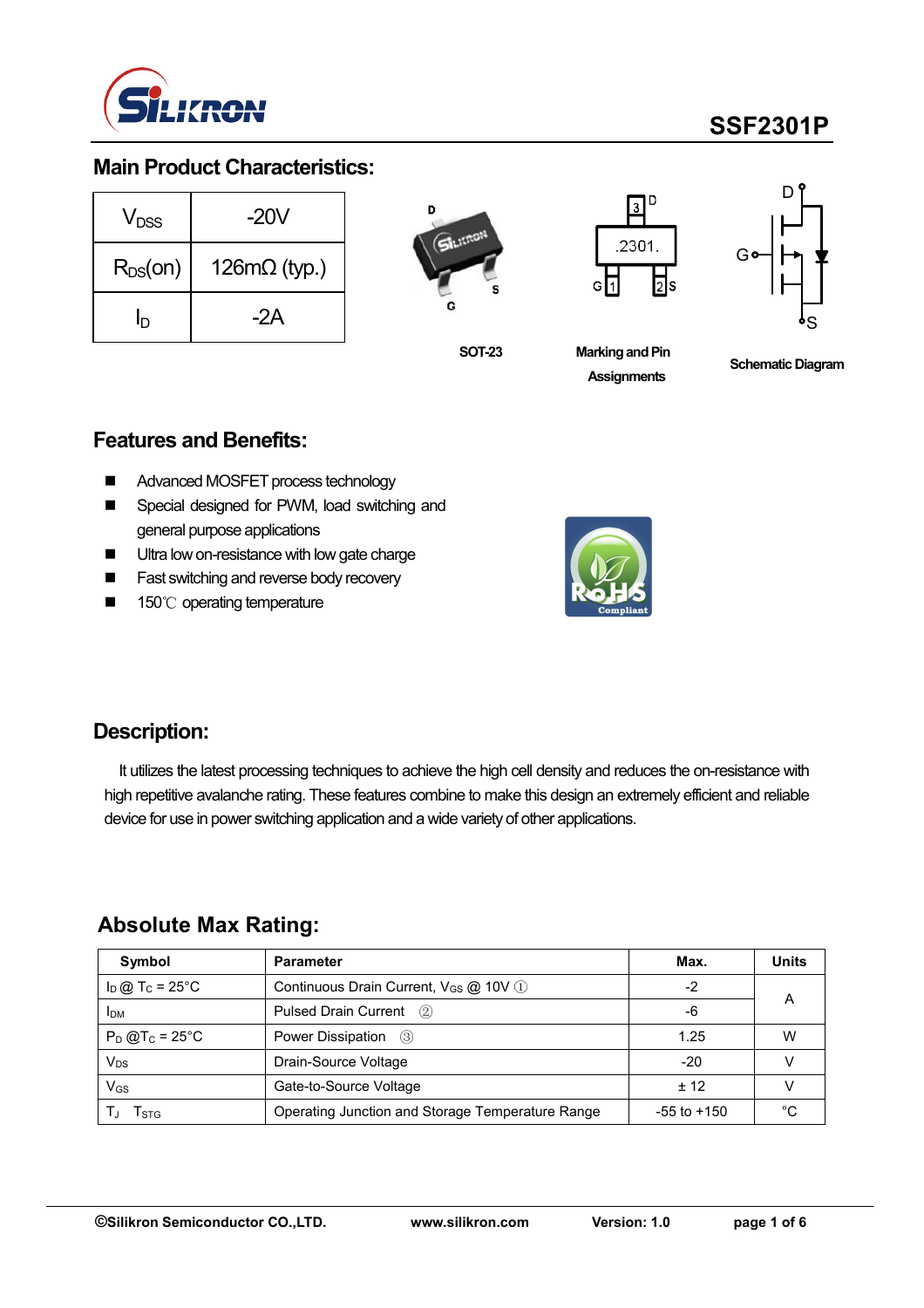

## **Thermal Resistance**

| Symbol                | <b>Characterizes</b>                   | "ур. | Max. | Units         |
|-----------------------|----------------------------------------|------|------|---------------|
| $R_{\theta$ J $\circ$ | Thermal Resistance, Junction-to-case 3 |      | 100  | $\degree$ CMV |

### **Electrical Characterizes** @T<sub>A</sub>=25℃ unless otherwise specified

| Symbol           | <b>Parameter</b>                     | Min.                     | Typ. | Max.   | <b>Units</b> | <b>Conditions</b>                                                  |
|------------------|--------------------------------------|--------------------------|------|--------|--------------|--------------------------------------------------------------------|
| $V_{(BR)DSS}$    | Drain-to-Source breakdown voltage    | $-20$                    |      |        | $\vee$       | $V_{GS} = 0V$ , $I_D = -250\mu A$                                  |
|                  | Static Drain-to-Source on-resistance | $\overline{\phantom{0}}$ | 126  | 160    | $m\Omega$    | $V_{GS} = -4.5V I_D = -2A$                                         |
| $R_{DS(on)}$     |                                      |                          | 166  | 210    | $m\Omega$    | $V_{GS} = -2.5V I_D = -1A$                                         |
| $V_{GS(th)}$     | Gate threshold voltage               | $-0.5$                   |      | $-1$   | $\vee$       | $V_{DS} = V_{GS}$ , $I_D = -250 \mu A$                             |
| $I_{DSS}$        | Drain-to-Source leakage current      |                          |      | $-1$   | μA           | $V_{DS} = -20V, V_{GS} = 0V$                                       |
|                  |                                      |                          |      | 100    |              | $V_{GS} = 12V$                                                     |
| <b>I</b> GSS     | Gate-to-Source forward leakage       |                          |      | $-100$ | nA           | $V_{GS} = -12V$                                                    |
| $Q_{g}$          | Total gate charge                    |                          | 9.4  |        |              | $I_D = -3A$ ,                                                      |
| $Q_{gs}$         | Gate-to-Source charge                |                          | 0.9  |        | nC           | $V_{DS}$ =-10V,                                                    |
| $Q_{gd}$         | Gate-to-Drain("Miller") charge       |                          | 2.4  |        |              | $V_{GS} = -4.5V$                                                   |
| $t_{d(on)}$      | Turn-on delay time                   |                          | 5    |        |              | $V_{GS} = -4.5V$ , $V_{DD} = -20V$ ,<br>$R_{\text{GEN}} = 3\Omega$ |
| $t_{r}$          | Rise time                            |                          | 13.6 |        |              |                                                                    |
| $t_{d(off)}$     | Turn-Off delay time                  |                          | 11.6 |        | ns           |                                                                    |
| $t_{\rm f}$      | Fall time                            |                          | 2.9  |        |              | $R_L = 10\Omega$                                                   |
| $C_{iss}$        | Input capacitance                    |                          | 171  |        |              | $V_{GS} = 0V$                                                      |
| $C_{\text{oss}}$ | Output capacitance                   |                          | 25   |        | pF           | $V_{DS} = 50V$                                                     |
| C <sub>rss</sub> | Reverse transfer capacitance         |                          | 19   |        |              | $f = 100$ KHz                                                      |

# **Source-Drain Ratings and Characteristics**

| Symbol                  | <b>Parameter</b>                 | Min. | тур. | Max.   | <b>Units</b> | <b>Conditions</b>         |  |
|-------------------------|----------------------------------|------|------|--------|--------------|---------------------------|--|
| $\mathsf{I}_\mathsf{S}$ | <b>Continuous Source Current</b> |      |      | $-2$   | A            | MOSFET symbol<br>D۹       |  |
|                         | (Body Diode)                     |      |      |        |              | showing<br>the            |  |
| <b>I</b> SM             | <b>Pulsed Source Current</b>     |      |      | -6     | A            | G⊶<br>integral reverse    |  |
|                         | (Body Diode)                     |      |      |        |              | p-n junction diode.<br>۰s |  |
| $V_{\text{SD}}$         | Diode Forward Voltage            |      |      | $-1.2$ |              | $I_S$ =-1A, $V_{GS}$ =0V  |  |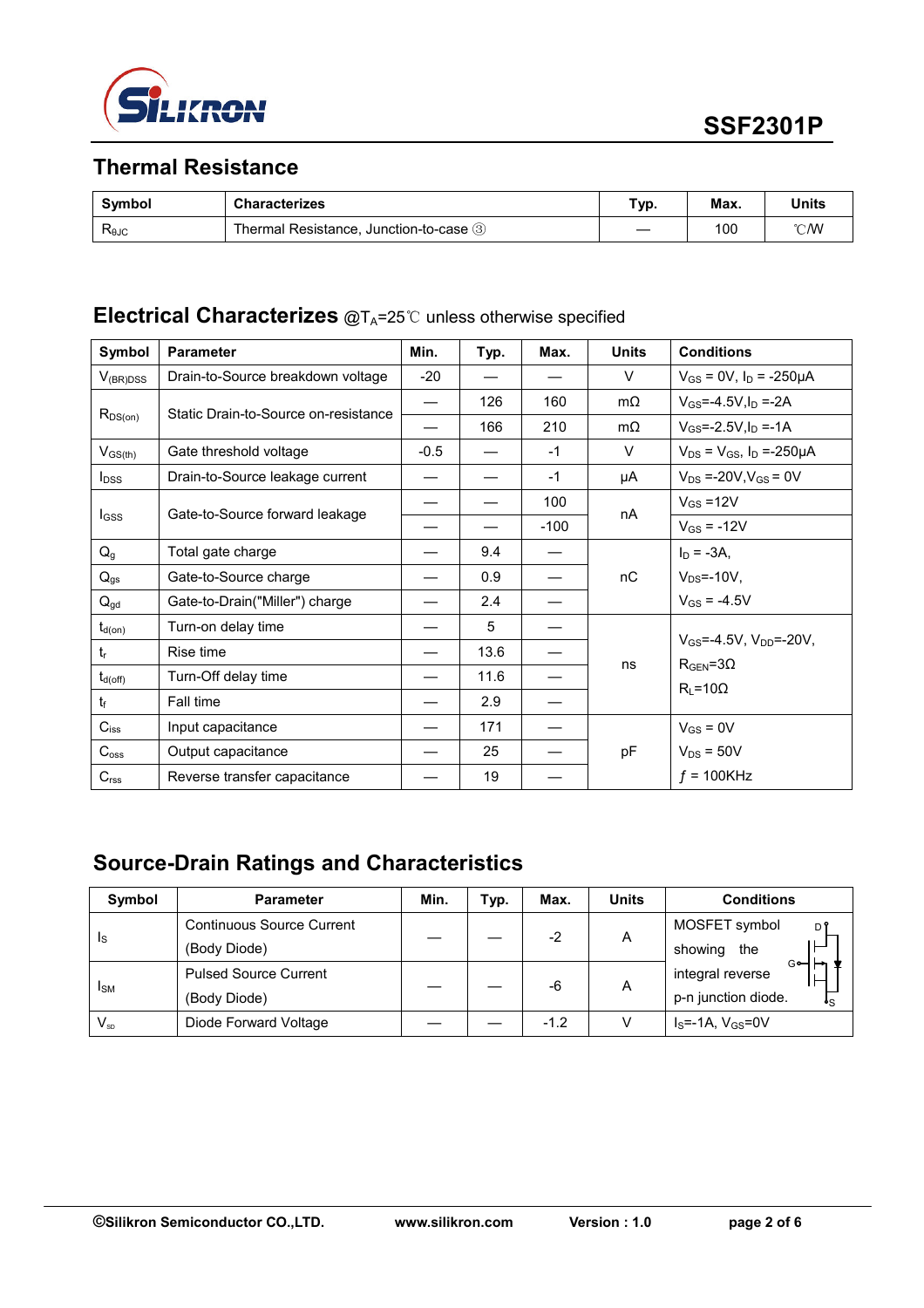

### **Test Circuits and Waveforms**

**EAS Test Circuit: Gate Charge Test Circuit:** 





**Switching Time Test Circuit: Switching Waveforms:**





### **Notes:**

- ①Calculated continuous current based on maximum allowable junction temperature.
- ②Repetitive rating; pulse width limited by max. junction temperature.
- ③The power dissipation PD is based on max. junction temperature, using junction-to-case thermal resistance.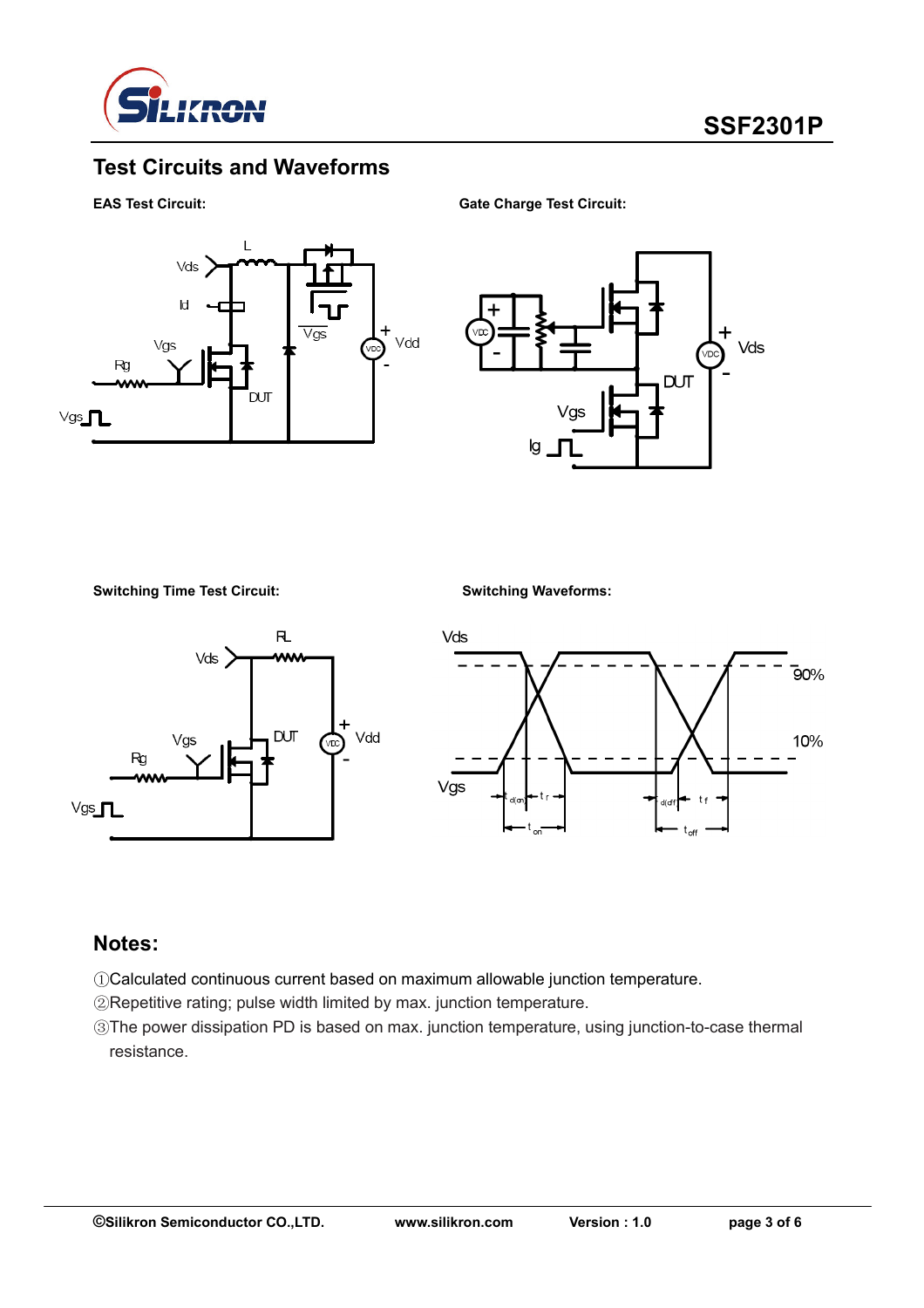

# **SSF2301P**







 $-20$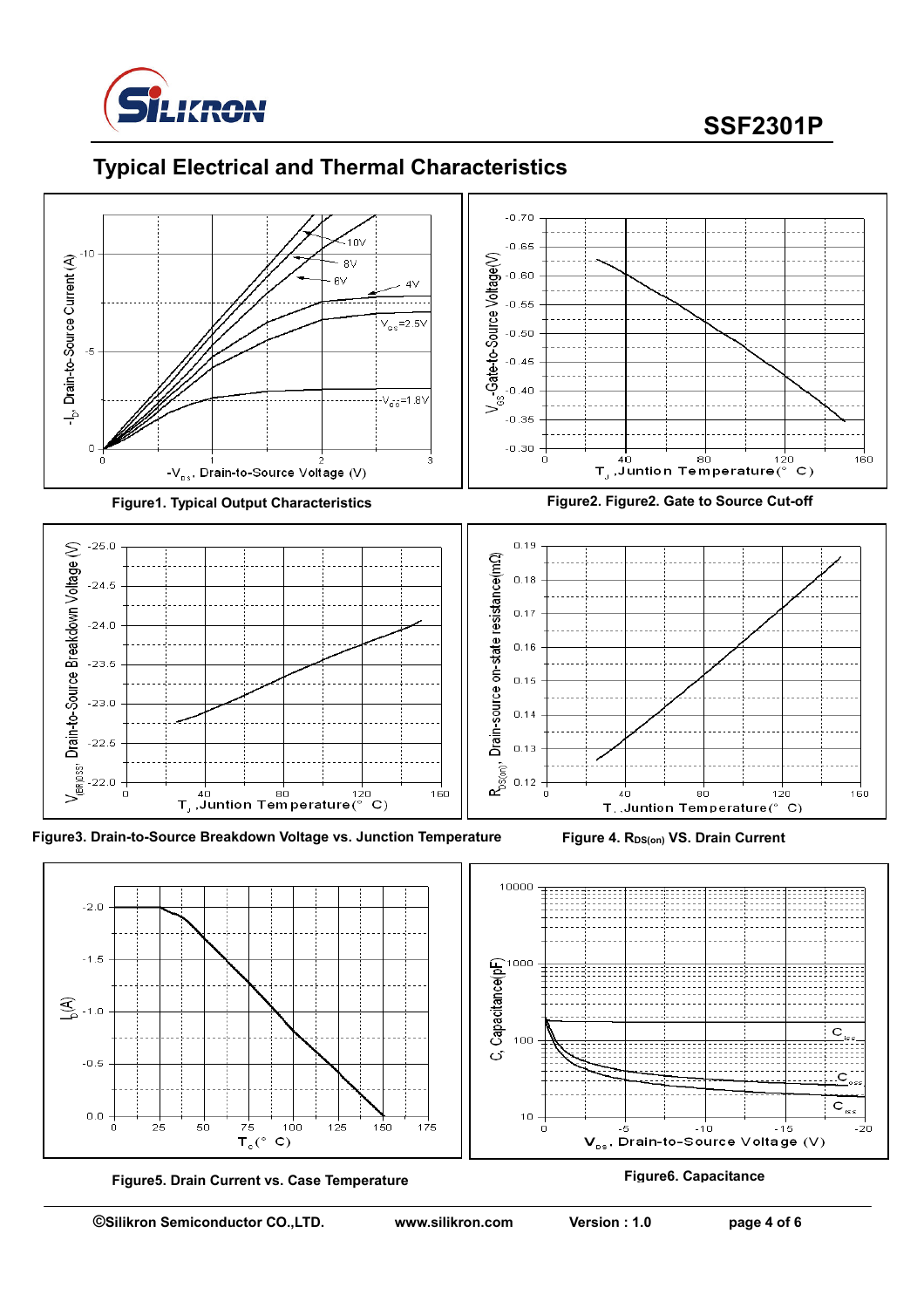



### **Mechanical Data**:

**SOT-23 Package Outline (Unit:mm)** 





| REF. | Millimeter |      | REF. | Millimete   |              |  |
|------|------------|------|------|-------------|--------------|--|
|      | Min.       | Max. |      | Min.        | Max.         |  |
| Α    | 2.80       | 3.00 | G    | 1.80        | 2.00         |  |
| в    | 2.30       | 2.50 | н    | 0.90        | 1.1          |  |
| C    | 1.20       | 1.40 | Κ    | 0.10        | 0.20         |  |
| D    | 0.30       | 0.50 |      | 0.35        | 0.70         |  |
| E    |            | 0.10 |      | 0.92        | 0.98         |  |
| F    | 0.45       | 0.55 | Μ    | $0^{\circ}$ | $10^{\circ}$ |  |